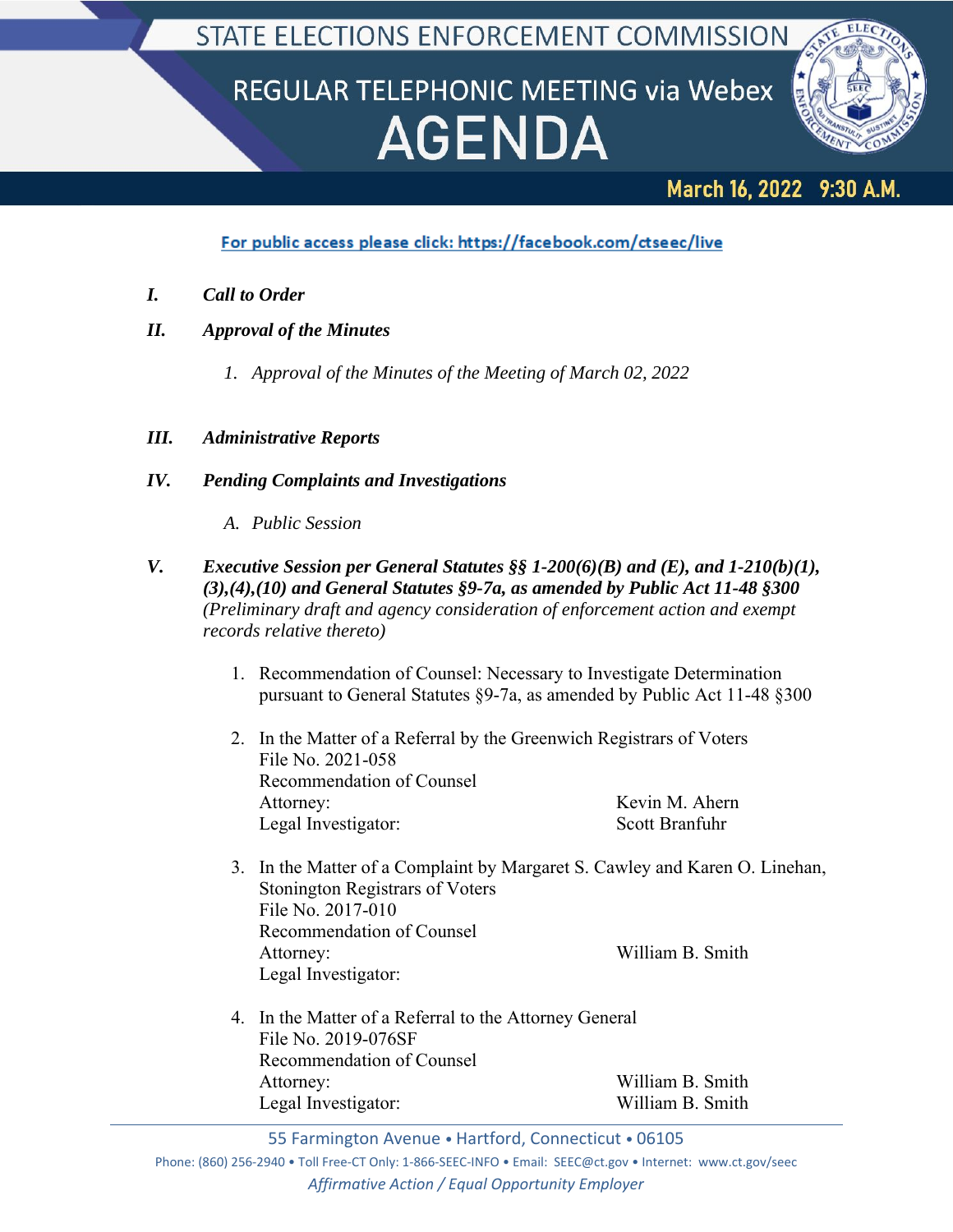|  | 5. In re. Committee Initiated Investigation, "Vargas 2020"<br>File No. 2020-056                  |                       |
|--|--------------------------------------------------------------------------------------------------|-----------------------|
|  | Recommendation of Counsel                                                                        |                       |
|  | Attorney:                                                                                        | William B. Smith      |
|  | Legal Investigator:                                                                              | Stephanie Fish        |
|  | 6. In re. Commission Initiated Investigation, "A Better Stamford Committee"<br>File No. 2020-063 |                       |
|  | Recommendation of Counsel                                                                        |                       |
|  | Attorney:                                                                                        | William B. Smith      |
|  | Legal Investigator:                                                                              | Stephanie Fish        |
|  | 7. In the Matter of a Complaint by Linda Szynkowicz, Middletown<br>File No. 2021-076B            |                       |
|  | Recommendation of Counsel                                                                        |                       |
|  | Attorney:                                                                                        | William B. Smith      |
|  | Legal Investigator:                                                                              | Stephanie Fish        |
|  | 8. In the Matter of a Complaint by Linda Szynkowicz, Middletown<br>File No. 2021-082B            |                       |
|  | Recommendation of Counsel                                                                        |                       |
|  | Attorney:                                                                                        | William B. Smith      |
|  | Legal Investigator:                                                                              | Stephanie Fish        |
|  | 9. In the Matter of a Complaint by Linda Szynkowicz, Middletown<br>File No. 2021-087B            |                       |
|  | Recommendation of Counsel                                                                        |                       |
|  | Attorney:                                                                                        | William B. Smith      |
|  | Legal Investigator:                                                                              | Stephanie Fish        |
|  | 10. In the Matter of a Complaint by Philip S. Augur, Durham<br>File No. 2021-129B                |                       |
|  | Recommendation of Counsel                                                                        |                       |
|  | Attorney:                                                                                        | William B. Smith      |
|  | Legal Investigator:                                                                              | <b>Ronald Perry</b>   |
|  | 11. Recommendation of Counsel Regarding a Potential Commission Initiated<br>Investigation        |                       |
|  | Attorney:                                                                                        | James Talbert-Slagle  |
|  | 12. In the Matter of Complaint by Lucy von Brachel, Greenwich<br>File No. 2021-031               |                       |
|  | Recommendation of Counsel                                                                        |                       |
|  | Attorney:                                                                                        | James Talbert-Slagle  |
|  | Legal Investigator:                                                                              | <b>Scott Branfuhr</b> |